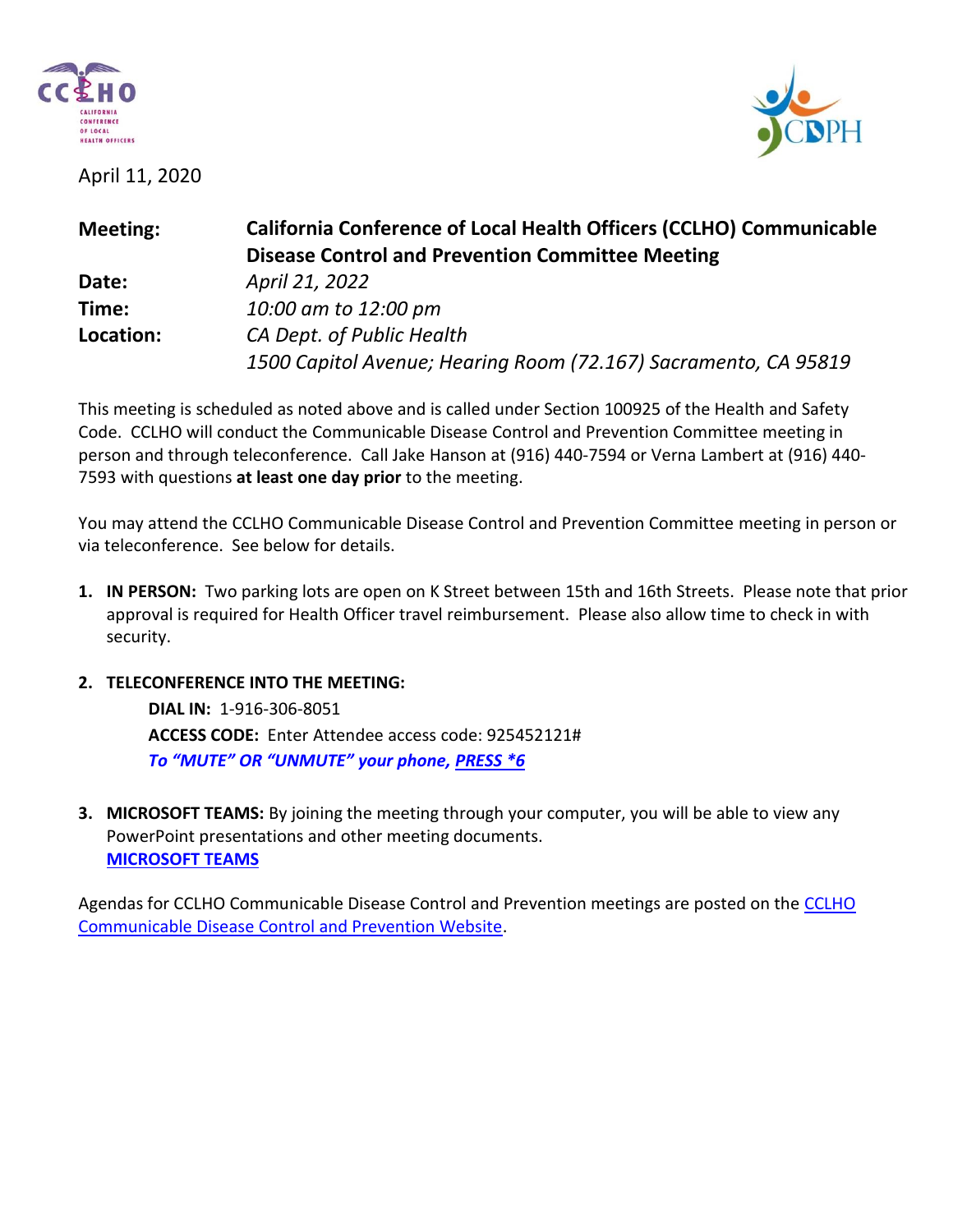# **CCLHO COMMUNICABLE DISEASE CONTROL AND PREVENTION AGENDA**

#### **10:00 am: Welcome and Introductions**

 *Barbara Cole, RN, PHN, MSN, Riverside; and George Han, MD, MPH, Santa Clara*

- Co-Chairs Report
- PH Infrastructure funding discussion
	- o Public Comment

# **10:15 am: Center for Infectious Diseases (CID) Update, California Department of Public Health (CDPH)**

*Center and Division Update, James Watt, MD, MPH, Assistant Deputy Director, CID, CDPH*

- o Discussion
- o Public Comment

# **10:35 am: CA Association of Communicable Disease Controllers (CACDC) Report**

- o Discussion
- o Public Comment

#### **10:55 am: Infectious Diseases Update**

- Branch Update *Duc Vugia, MD, Chief, Infectious Diseases Branch* 
	- o Discussion
	- o Public Comment

# **11:05 am: Infectious Diseases Laboratory Update**

- Branch Update *Katya Ledin, PhD, Chief, Infectious Diseases Laboratory Branch, CDPH*
- CA Association of Public Health Laboratory Directors (CAPHLD) Report
	- o Discussion
	- o Public Comment

#### **11:10 am: Tuberculosis Update**

- *Branch Update – Jennifer Flood, MD, MPH, Chief, Tuberculosis Control Branch, CDPH*
- CA Tuberculosis Controllers Association (CTCA) Report
	- o Discussion
	- o Public Comment

#### **11:15 am: HIV/AIDS Update**

*Phillip Peters, MD, Office of AIDS Medical Officer, CDPH*

- California STD HIV Controllers Association (CSHCA) Report
	- o Discussion
	- o Public Comment

#### **11:20 am: Sexually Transmitted Diseases Update**

- Branch Update *Chief, Sexually Transmitted Diseases Control Branch*
	- o Discussion
	- o Public Comment

#### **11:25 am: Immunizations Update**

 *Sarah Royce, MD, MPH, Chief, Immunization Branch*

- o Discussion
- o Public Comment

#### **11:30 am: Communicable Disease Emergency Response Update**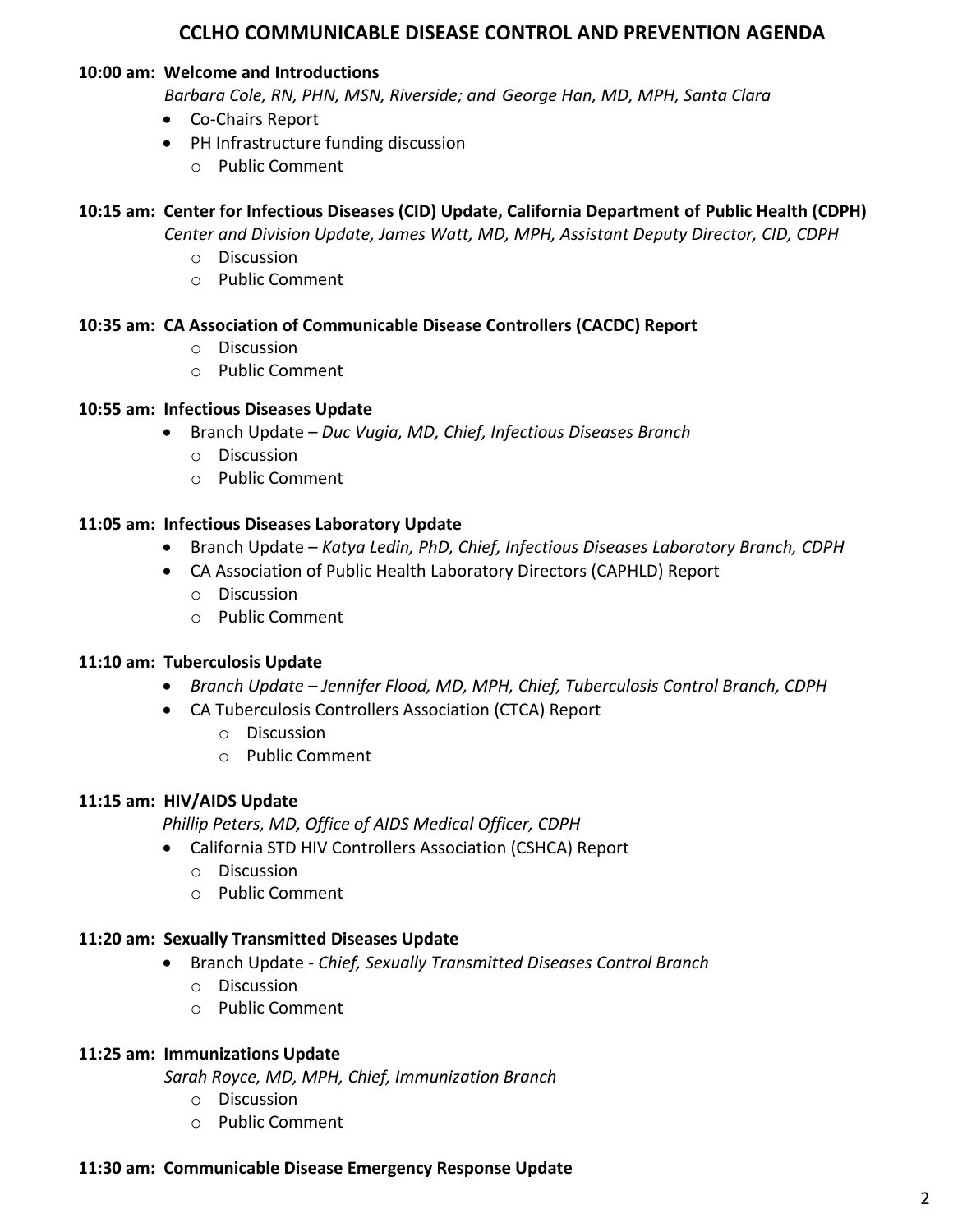*Juan Ruiz, MD, MPH, Dr.PH, Chief, Communicable Disease Emergency Response Program (CDER); Deniz Dominguez, MHS, Program Manager, CDER*

- Update on CalREDIE
	- o Discussion
	- o Public Comment

# **11:35 am: Correctional Health Care Services Update**

*Heidi Bauer, MD, MPH California Correctional Health Care Services*

- o Discussion
- o Public Comment

#### **11:40 am: Healthcare Associated Infections Update**

 *Erin Epson, MD, Chief, Healthcare Associated Infections Program*

- o Discussion
- o Public Comment

# **11:45 am: Legislative Stakeholder Updates**

 *Health Officer Association of California (HOAC) – Kat DeBurgh, MPH, Executive Director*

- Other CDCP relevant bills affecting health officer duties
	- o Discussion
	- o Public Comment

# **11:50 am: Agenda Items for Future Meetings**

- Review and update list of potential agenda item topics
- Future joint meetings
	- $\circ$  Potential joint meeting MCAH, EH, Health Equity, Health Systems Integration
	- o Discussion
	- o Public Comment

#### **11:55 am: Public Comment for Items not on the Agenda**

**12:00 pm: Adjourn**

**Next Meeting: TBD**

**Additional Meeting Locations:**

#### **CCLHO Communicable Disease Control and Prevention Committee Co-Chairs**

Barbara Cole, RN, PHN, MSN, Riverside George Han, MD, MPH, Santa Clara

#### **Affiliates**

California Association of Communicable Disease Controllers (CACDC) California Association of Public Health Laboratory Directors (CAPHLD) California STD HIV Controllers Association (CSHCA) California Tuberculosis Controllers Association (CTCA) Directors of Public Health Nursing (DPHN) Mosquito and Vector Control Association of California (MVCAC)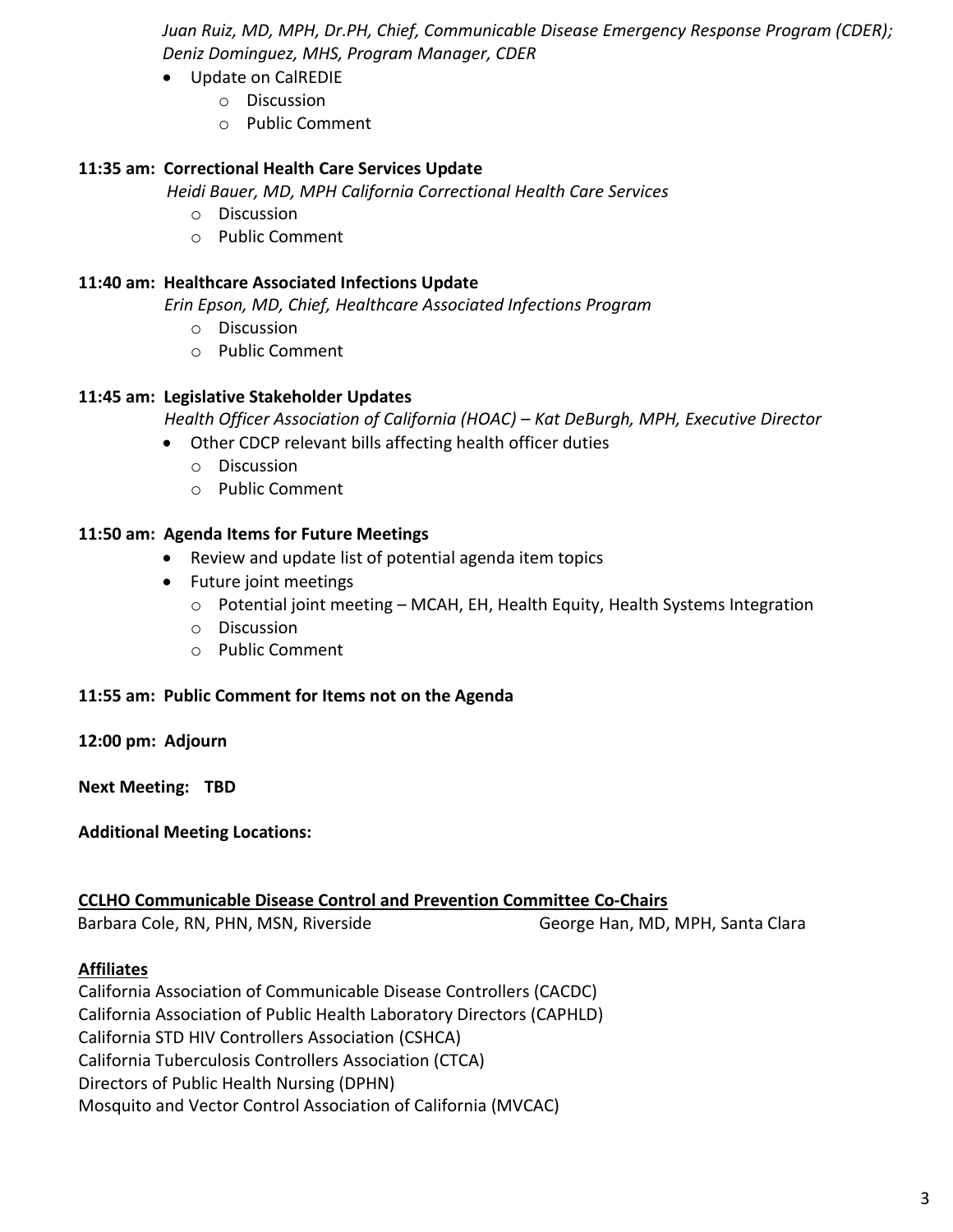# **California Department of Public Health and Other State Department Staff**

Tomas Aragon, MD, DrPH, Director and State Public Health Officer Rita Nguyen, MD, Assistant State Public Health Officer, Population Health Christine Siador, Assistant Director, Policy, Planning & Performance Susan Fanelli, Chief Deputy Director, Health Quality & Emergency Response Erica Pan, MD, MPH, Deputy Director, Center for Infectious Diseases, State Epidemiologist Margaret Wener, Deputy Director, Legislative and Governmental Affairs Carol Glaser, MD, MPH, Acting State Public Health Laboratory Director James Watt, MD, MPH, Division Chief, Division of Communicable Disease Control Rick Kreutzer, MD, MPH, Division Chief, Division of Environmental and Occupational Disease Control Marisa Ramos, MD, MPH, Chief, Office of AIDS Heidi Bauer, MD, MPH, Chief, STD Control Branch Duc J. Vugia, MD, MPH, Chief, Infectious Disease Branch Jennifer Flood, MD, MPH, Chief, Tuberculosis Control Branch Sarah Royce, MD, MPH, Chief, Immunization Branch Katya Ledin, PhD, Chief, Infectious Diseases Laboratory Branch Erin Epson, Chief, Healthcare Associated Infections Program Juan Ruiz, MD, MPH, Dr.PH, Chief, Communicable Disease Emergency Response Program Vicki Kramer, PhD, Chief, Vector-Borne Disease Section Curtis Fritz, DVM, State Public Health Veterinarian, Veterinary Public Health Section Heidi Bauer, MD, MPH, Public Health Epi/Surveillance Lead, CA Correctional Health Care Services

# **Other Stakeholders**

Kat DeBurgh, MPH, Health Officers Association of California

# **NOTICES**

*Please note that in accordance with the Bagley-Keene Open Meetings Act, this meeting is open to the public. The order of consideration of matters on this agenda may be changed without prior notice. While CCLHO intends to webcast this meeting, it may not be possible to webcast the entire meeting due to limitations on resources.*

*The public shall be given the opportunity to address each listed agenda item before or during discussion or consideration by CCLHO members and prior to CCLHO members taking any action on said item. Members of the public will be provided appropriate opportunities to comment on any issue before CCLHO, but the CCLHO President may, at his or her discretion, apportion available time among those who wish to speak. Individuals may appear before CCLHO to discuss items not on the agenda; however, CCLHO can neither discuss nor take official action on these items at the time of the same meeting. (Government Code sections 11125, 11125.7)*

#### **Americans with Disabilities Act (ADA)**

For individuals with disabilities, CDPH will provide assistive services such as sign-language interpretation, real-time captioning, note takers, reading or writing assistance, and conversion of training or meeting materials into Braille, large print, audiocassette, or computer disk. To request such services or copies in an alternate format, please call or write:

Office of Compliance - Civil Rights Unit 1300 17th Street, MS 0504 PO Box 997377 Sacramento, CA 95899-7377 916-445-0938